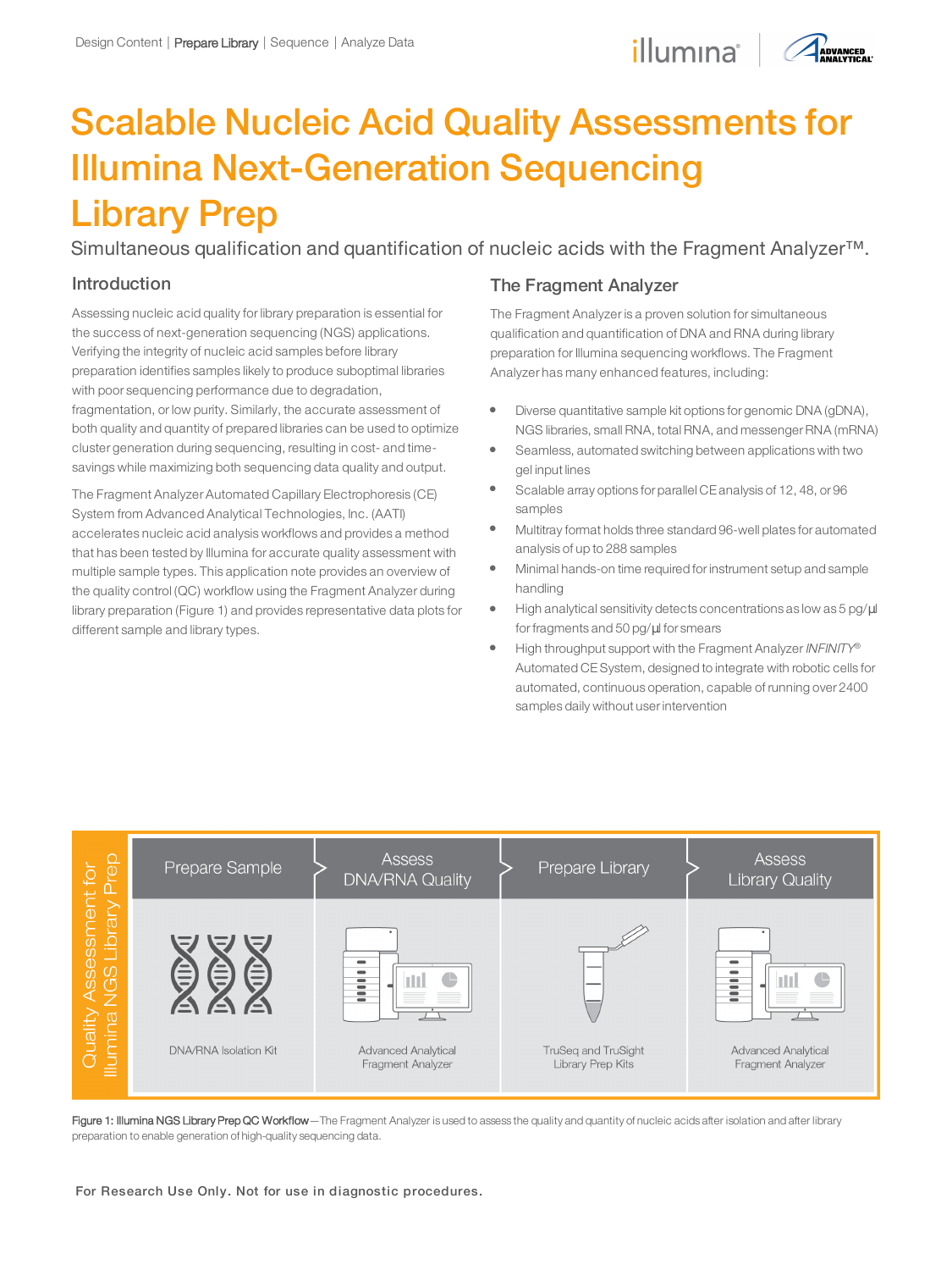## Assessing Quality of Incoming Nucleic Acid Samples

Assessing the quality of isolated nucleic acid samples will determine if samples are of high enough quality to proceed in the NGS library preparation process.

#### Nucleic Acid Quality Scores: DNA

The quality of gDNA can be efficiently assessed through calculation of the Genomic Quality Number(GQN).Developed by AATI for use with the Fragment Analyzer, PROSize ® Data Analysis Software assesses each sample as it relates to a user-defined, application-specific threshold for"good-quality DNA," and assigns a GQN value between 0 and 10. Values reflect the percentage of DNA above the defined threshold. A low GQN (<2.5) indicates sheared or degraded DNA. A high GQN ( $>$ 9) indicates nondegraded DNA of good quality.<sup>[1](#page-3-0)</sup>

#### Nucleic Acid Quality Scores: RNA

Two metrics are available for assessing the quality of RNA. PROSize software calculates the RNA Quality Number(RQN), which is equivalent to the RNA Integrity Number(RIN), a broadly accepted metric for total RNA integrity and quality. $2,3$  $2,3$  $2,3$  Similar to RIN values, RQN values range from 1 to 10 and are calculated based on a proprietary algorithm that considers the entire distribution of an RNA electropherogram.<sup>[3](#page-3-2)</sup>

Although RIN/RQN values are a reliable metric forthe quality of RNA isolated from fresh tissue, they are not a sensitive measure of RNA quality from degraded formalin-fixed, paraffin-embedded (FFPE) samples. To solve this problem, Illumina scientists developed the  $DV_{200}$ metric, which calculates the percentage of RNA fragments >200 nucleotides in size. Given the stronger correlation between  $DV_{200}$  values and library yield, as compared to RIN values, the  $DV_{200}$  metric is ideal for assessing FFPE RNA quality.<sup>[4](#page-3-3)</sup>

Customized methods for the automated  $DV_{200}$  metric calculation with the Standard and High Sensitivity RNA kits can be downloaded from the Advanced Analytical website at www.aati-us.com/instruments/fragmentanalyzer/download-dv200-metric/.

#### The PROSize Data Analysis Software

The Fragment Analyzer uses PROSize software to simplify nucleic acid fragment identification and analysis. After data are imported and sizing markers are aligned, fragment sizes and concentrations are calculated automatically with user-defined smear analysis. Data are simultaneously displayed in multiple formats, including a digital gel image (similarto an agarose gel electrophoresis image), an electropherogram, and as a data table. Data are exportable and printable as customizable reports in PDF and CSV file formats.

#### Genomic DNA and FFPE DNA

Quality assessment of gDNA is performed with the Fragment Analyzer Genomic DNA 50 kb Analysis Kit (AATI Cat. No. DNF-467), the High Sensitivity Genomic DNA 50 kb Analysis Kit (AATI Cat. No. DNF-468), or the High Sensitivity Genomic DNA Analysis Kit (AATI Cat. No. DNF-488). After a single sample dilution step into a 96-well plate, the plate is loaded onto the instrument. Analysis can be completed in less than 40 minutes without further user intervention. The Fragment Analyzer detects gDNA smears at concentrations of ≥ 50 pg/µl across a wide range of sizes (< 50 bp to 60 kb). PROSize software automatically and accurately determines the size, concentration, and GQN of gDNA samples (Figure 2A).

DNA undergoes substantial chemical modifications during formalin fixation, including crosslinking to proteins and degradation into smaller fragments. The quality of DNA isolated from FFPE samples can vary widely due to differences in fixation methods and the age of archival tissue.[5](#page-3-4),[6](#page-3-5) The Fragment Analyzer gDNA analysis kits enable quality assessment of degraded FFPE DNA (Figure 2B and 2C). They deliver GQN values for simplified quality assessment that direct the following:

- 1. The amount of DNA input into library prep
- 2. The number of PCR cycles used in the first amplification
- 3. The amount of library used in enrichment



#### Figure 2: Evaluating Quality of gDNA and FFPE DNA-gDNA isolated from (A) fresh and (B and C) FFPE tissue were analyzed with the Fragment Analyzer High Sensitivity Genomic DNA Analysis Kit. A user-defined threshold of 10,000 bp was set (vertical purple lines) for GQN calculations.

## A. Fresh Tissue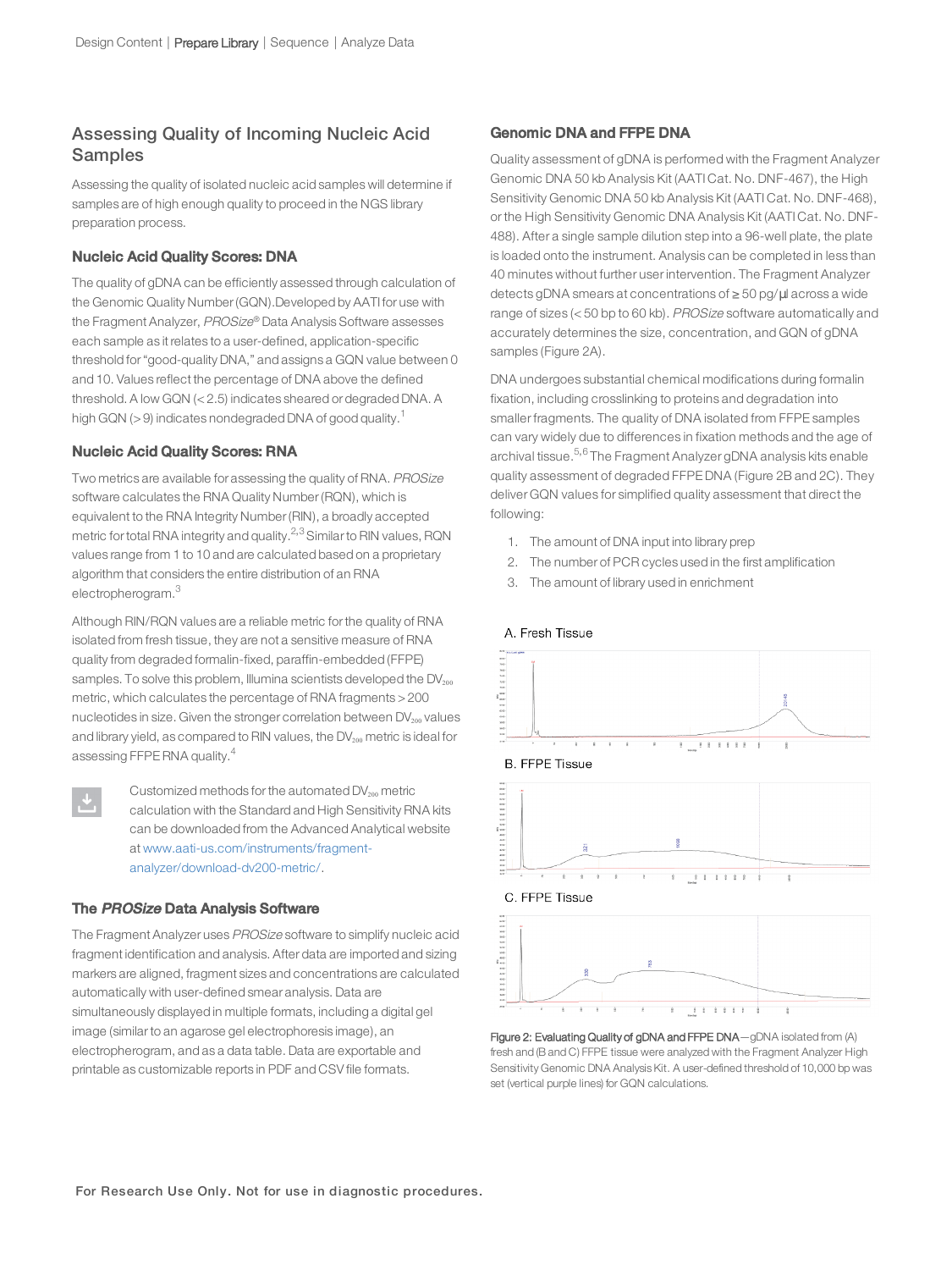## Total RNA and FFPE RNA

The Fragment Analyzer High Sensitivity RNA Analysis Kit, 15 nt (AATI Cat. No. DNF-472) and Standard Sensitivity RNA Analysis Kit, 15 nt (AATI Cat. No. DNF-471) provide accurate quantification and qualification of total RNA and mRNA samples. Data analysis is simplified with the RNA Property Summary Table in PROSize software. Each summary includes RNA concentration, the 28S/18S ribosomal RNA (rRNA) ratio, and the RQN (Figure 3A). The rRNA ratio provides a measure of purity of the sample, with ideal values falling between 1.5 and 2.0 for this metric.

Illumina RNA enrichment library prep kits are optimized to provide high-quality RNA sequencing data from degraded FFPE samples, enabling comparison across samples that vary in quality. However, it is important to evaluate the quality of each FFPE sample before proceeding with library preparation to eliminate highly degraded samples containing RNA fragments smaller than the optimal size range for efficient target-capture. The Fragment Analyzer provides accurate quantification and  $DV_{200}$  metric qualification for FFPE RNA samples (Figure 3B).



Figure 3: Evaluating Quality of Total and FFPE RNA—Total RNA isolated from (A) fresh and (B) FFPE tissue were analyzed with the Fragment Analyzer. PROSize software automatically calculated the  $DV_{200}$  metric and displayed the result as the % Total value in the Smear Analysis Table.

## Assessing Quality of Prepared Libraries

The Fragment Analyzer has been tested for use across many Illumina TruSight® and TruSeq® library prep kits and applications to date, including whole-genome sequencing, exome sequencing, RNA expression, methylation, amplicon, and targeted panels (Table 1). Prepared libraries can be quantified and qualified on the Fragment Analyzer using the High Sensitivity NGS Fragment Analysis Kit, 1 bp – 6,000 bp (AATI Cat. No. DNF-474), the Standard Sensitivity NGS Fragment Analysis Kit, 1 bp – 6,000 bp (AATI Cat. No. DNF-473), or the High Sensitivity Small Fragment Analysis Kit, 1 bp – 1,500 bp (AATI Cat. No. DNF-477).

| Application   | Illumina Library Prep Kit                                            |
|---------------|----------------------------------------------------------------------|
| Genomic       | TruSeg Nano DNA                                                      |
|               | <b>TruSeg PCR-Free</b>                                               |
| Exome         | <b>TruSeg Exome</b>                                                  |
|               | <b>TruSeg Rapid Exome</b>                                            |
| Methylation   | TruSeq DNA Methylation                                               |
| ChIP          | TruSeg ChIP                                                          |
| Panel/Capture | TruSight Tumor 15                                                    |
|               | TruSight Tumor 170                                                   |
|               | <b>TruSight One</b>                                                  |
|               | <b>TruSight Inherited Disease</b>                                    |
|               | TruSight Cardio                                                      |
|               | <b>TruSeg Bovine Parentage</b>                                       |
| Amplicon      | TruSeq Custom Amplicon Low Input                                     |
|               | TruSeq Custom Amplicon 1.5                                           |
| <b>RNA</b>    | TruSight RNA PAN Cancer                                              |
|               | TruSeg Targeted RNA Expression (TREx)                                |
|               | <b>TruSeg RNA Access</b>                                             |
|               | TruSight RNA Fusion Panel                                            |
| a.            | List is current as of the publication date of this application note. |

#### Table 1: Illumina Library Prep Kits Tested on the Fragment Analyzer<sup>a</sup>

### Assessment of a TruSeq Nano Library

To demonstrate the utility of the Fragment Analyzer, a library prepared with the TruSeq Nano Library Prep Kit was quantified and qualified using the High Sensitivity NGS Fragment Analysis Kit, 1 bp – 6000 bp (Figure 4). The library was determined to have an average smear size of 544 bp and a concentration of 2.15 ng/µl.



Figure 4: Evaluating Quality of a Prepared Library-A sequencing library prepared with the TruSeq Nano Library Prep Kit was analyzed on the Fragment Analyzer.

For Research Use Only. Not for use in diagnostic procedures.